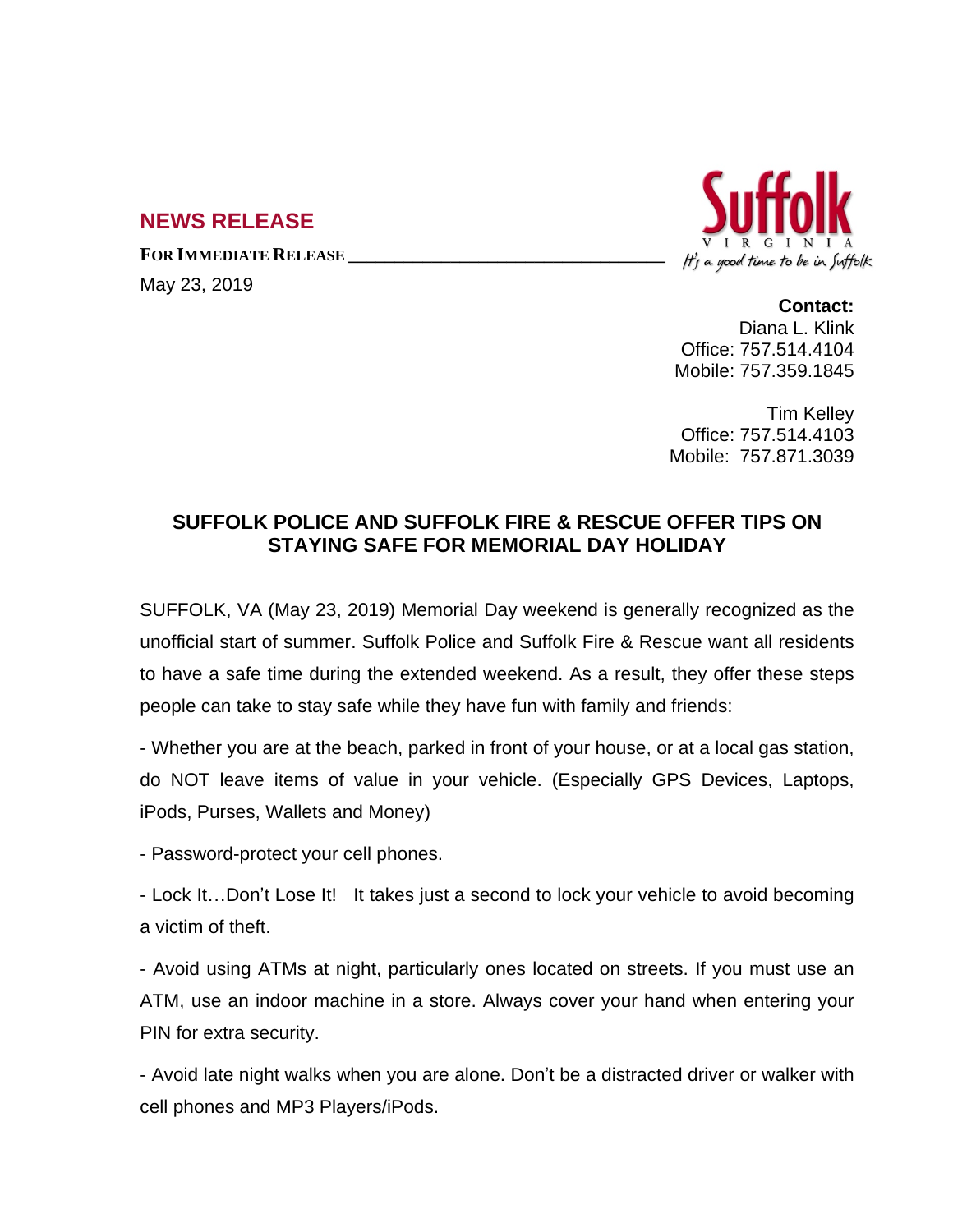- Always carry a form of ID on you, especially when running and jogging.
- Do not drink and drive or let friends and family drink and drive.

- Avoid carrying large sums of cash. Now is the time to audit your wallet or purse. Remove and lock away Social Security Cards and Passports when they are not needed.

- At home, if you are traveling, tell a trusted neighbor or friend, leave lights on inside and out and set your motion and door alarms.

- At a hotel, leave valuable items in the hotel safe. Lock it and take the key

#### **DRIVE SAFELY**

With many people traveling over the holiday weekend, it's more important than ever to drive safely. People should be well rested and alert, use their seat belts, observe speed limits and follow the rules of the road. If anyone plans on drinking alcohol, they should designate a driver who won't be drinking. Suffolk Police will have extra patrols on our roadways to keep the roads safe and deter impaired driving.

Other tips for a safe trip include:

- Drivers should give full attention to the road. Avoid distractions such as cell phones.
- Leave ample room when behind other vehicles.
- Use caution in work zones.
- Make frequent stops when traveling long distances.
- Clean the vehicle's lights and windows, especially for night driving.
- Turn the vehicle's headlights on as dusk approaches, or during inclement weather.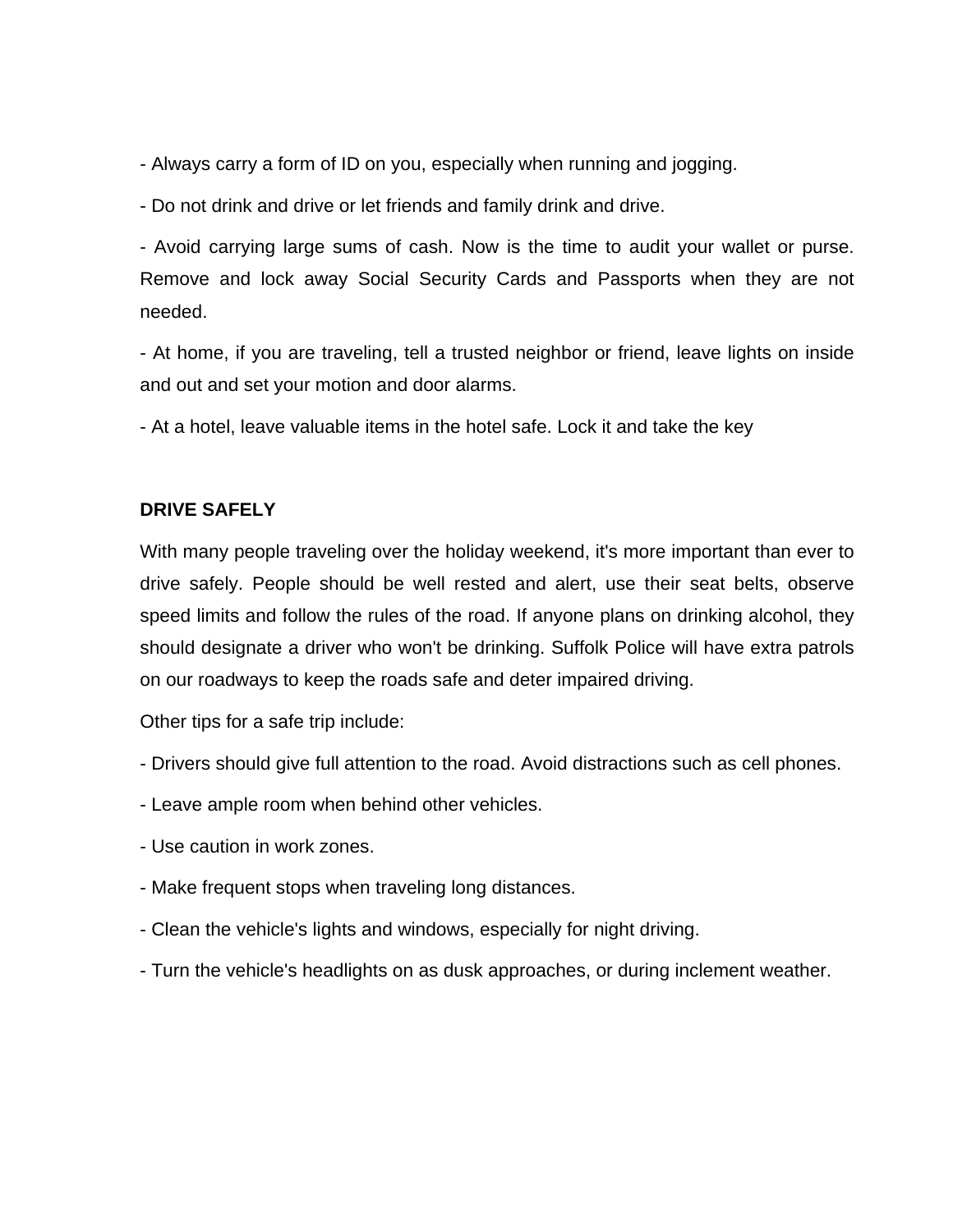### **SAFE GRILLING**

The onset of grilling season often results in injuries and fires due to careless cooking practices. We offer some steps you can follow to help stay safe while enjoying those tasty cookout treats:

- Never grill indoors.

- Always supervise a grill when in use, and make sure everyone, including pets, stays away from the grill.

- Keep the grill out in the open, away from the house, the deck, tree branches, or anything that could catch fire.

- Use long-handled tools especially made for cooking on the grill to avoid burns to the hands or arms or possible issues with sleeves on clothing.

- Never add charcoal starter fluid when coals have already been ignited.
- Always follow the manufacturer's instructions when using grills.
- Be ready to close the lid and turn off the grill to cut off the fuel if necessary.
- Keep a fireproof pan under the grill to catch any falling ash or grease.

### **WATER SAFETY**

Learning to swim is one of the best steps someone can take to be comfortable and safe around water. People can contact their local aquatic facilities to get information about swimming classes.

Other safety tips include:

- Swim only in designated areas supervised by lifeguards. Always swim with a buddy; do not allow anyone to swim alone.

- Prevent unsupervised access to the water. Install and use barriers around your home pool or hot tub.

- Maintain constant supervision. Always stay within arm's reach of young children even when lifeguards are present.